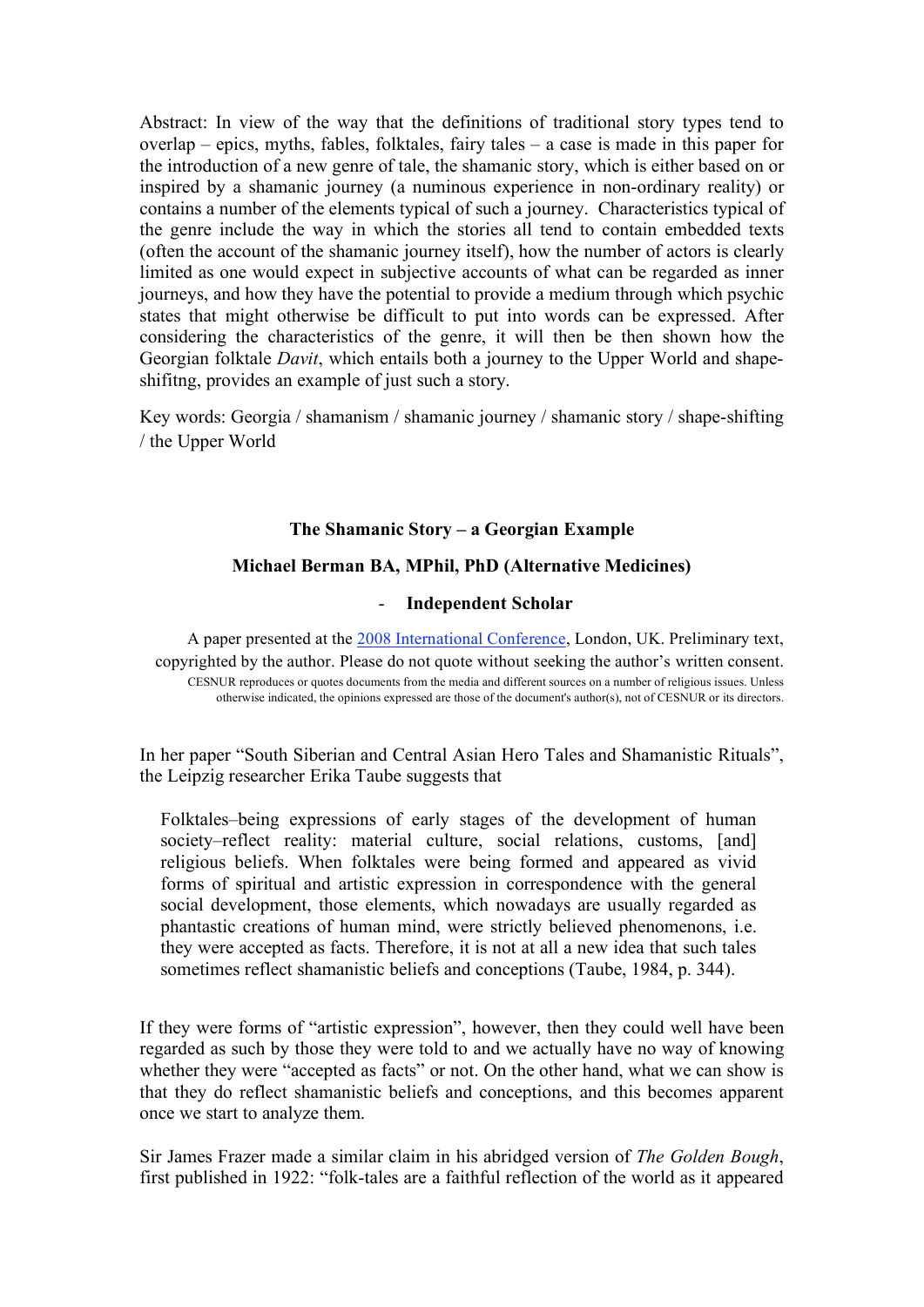to the primitive mind; and that we may be sure that any idea which commonly occurs in them, however absurd it may seem to us, must once have been an ordinary article of belief" (Frazer, 1993, p.668). In reality, however, there is no way we can be certain that any idea that appears in such tales must once have been an ordinary article of belief as, not being able to get inside other people's minds, we cannot possibly know what was actually the case.

On the other hand, as Emily Lyle (2007) points out in the abstract to her paper "Narrative Form and the Structure of Myth", what we can be reasonably sure of is that "At each stage in transmission of a tale from generation to generation, modifications take place but something remains. Thus there is a potential for material to be retained from a time in the distant past when the narrative was embedded in a total oral worldview or cosmology." In view of the fact that in the past shamanism was widely practised in the region where the tale presented here originates from, it should therefore come as no surprise that a shamanic worldview and shamanic cosmology is to be found embedded in it.

Stories have traditionally been classified as epics, myths, sagas, legends, folk tales, fairy tales, parables or fables. However, the definitions of the terms have a tendency to overlap (see Berman, 2006, p.150-152) making it difficult to classify and categorize material. Another problem with the traditional terminology is that the genre system formed on the basis of European folklore cannot be fully applied universally.

Consider, for example, Eliade's definition of myth. For Eliade the characteristics of myth, as experienced by archaic societies, are that it constitutes the absolutely true and sacred History of the acts of the Supernaturals, which is always related to a "creation", which leads to a knowledge, experienced ritually, of the origin of things and thus the ability to control them, and which is "lived" in the sense that one is profoundly affected by the power of the events it recreates (see Eliade, 1964, pp.18- 19). However, many stories are "lived" in the sense that one is profoundly affected by the events they recreate without them necessarily being myths. Moreover, a number of the stories that will be presented in this study could be regarded as having the above characteristics but would still not necessarily be classified as myths.

Another problem encountered is that a number of the definitions of what a myth is are so general in nature that they tend to be of little value. For example, the suggestion that a myth is "a story about something significant [that] … can take place in the past … or in the present, or in the future" (Segal, 2004, p.5) really does not help us at all as this could be applied to more or less every type of tale. For this reason a case was argued in Berman (2006) for the introduction of a new genre, termed the shamanic story. This can be defined as a story that has either been based on or inspired by a shamanic journey, or one that contains a number of the elements typical of such a journey. Like other genres, it has "its own style, goals, entelechy, rhetoric, developmental pattern, and characteristic roles" (Turner, 1985, p.187), and like other genres it can be seen to differ to a certain extent from culture to culture. It should perhaps be noted at this point, however, that there are both etic and emic ways of regarding narrative (see Turner, 1982, p.65) and the term "shamanic story" clearly presents an outside view. It should also be pointed out that what is being offered here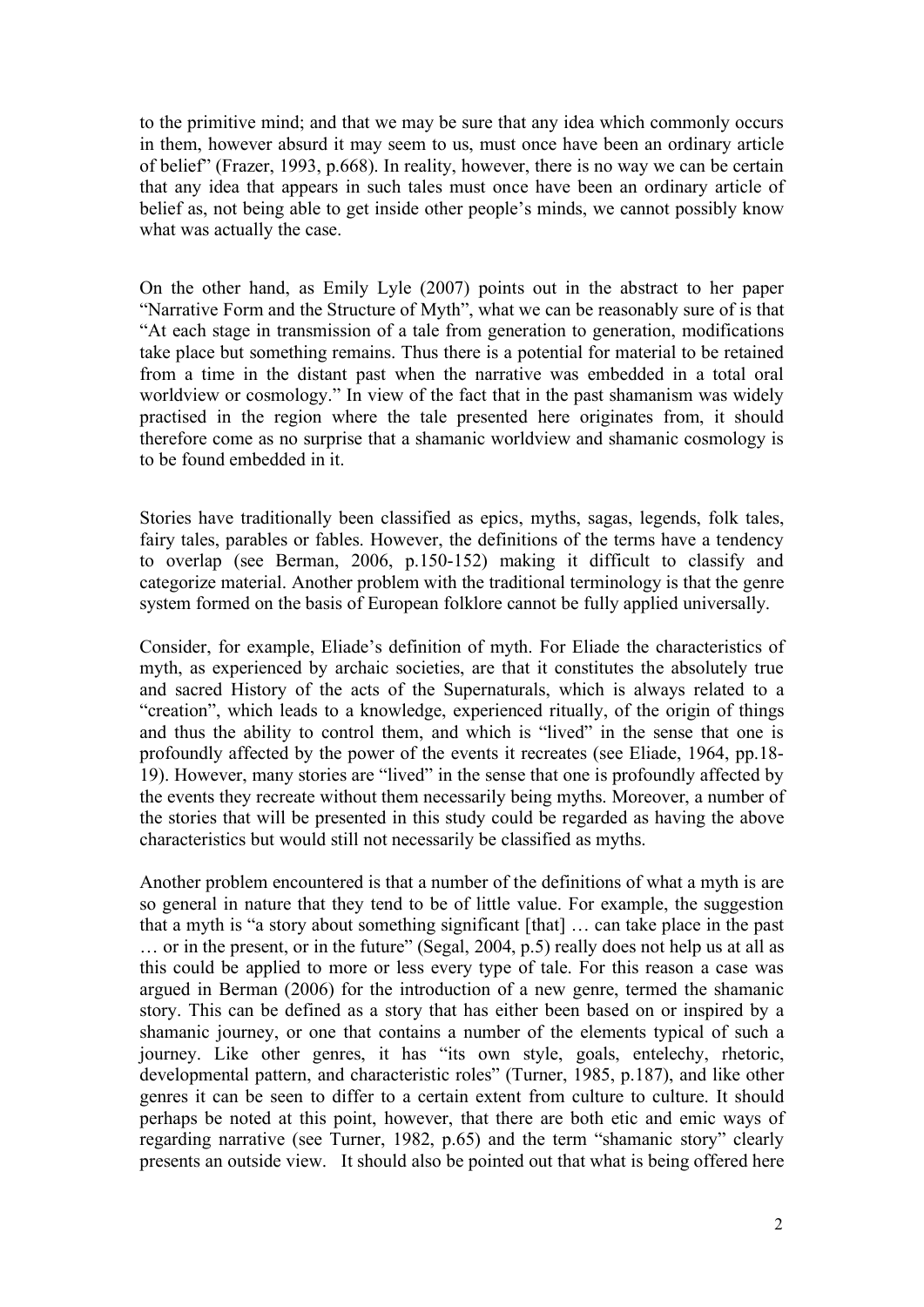is a polythetic definition of what the shamanic story is, in which a pool of characteristics can apply, but need not.

Characteristics typical of the genre include the way in which the stories all tend to contain embedded texts (often the account of the shamanic journey itself), how the number of actors is clearly limited as one would expect in subjective accounts of what can be regarded as inner journeys, and how the stories tend to be used for healing purposes.

In his Foreword to *Tales of the Sacred and the Supernatural*, Eliade admits to repeatedly taking up "the themes of *sortie du temps*, or temporal dislocation, and of the alteration or the transmutation of space" (Eliade, 1981, p.10), and these are themes that appear over and over again in shamanic stories too $^1$ .

Additionally, given that through the use of narrative shamans are able to provide their patients "with a language, by means of which unexpressed, and otherwise inexpressible, psychic states can be expressed" (Lévi-Strauss, 1968, p.198), it follows that another feature of shamanic stories is they have the potential to provide a medium through which psychic states that might otherwise be difficult to put into words can be expressed.

They are also frequently examples of what Jürgen Kremer, transpersonal psychologist and spiritual practitioner, called "tales of power" after one of Carlos Castaneda's novels. He defines such texts as 'conscious verbal constructions based on numinous experiences in non-ordinary reality, "which guide individuals and help them to integrate the spiritual, mythical, or archetypal aspects of their internal and external experience in unique, meaningful, and fulfilling ways" (Kremer, 1988, p.192). In other words, they can serve the purpose of helping us reconnect with our indigenous roots.

The style of storytelling most frequently employed in both shamanic stories and in fairy tales is that of magic realism, in which although "the point of departure is 'realistic' (recognizable events in chronological succession, everyday atmosphere, verisimilitude, characters with more or less predictable psychological reactions), … soon strange discontinuities or gaps appear in the 'normal,' true-to-life texture of the narrative" (Calinescu, 1978, p.386). It is also the style of storytelling that we find in *Davit*, the tale that follows:

> \*\*\* .

There was, there was, and yet there was not, there was once a man who had two children, a daughter named Svetlana and a son, Davit. The son loved to hunt, and he

1

<sup>&</sup>lt;sup>1</sup> Despite the criticism now levelled against Eliade's work, without him the current interest in shamanism would probably never have materialized. So instead of dismissing Eliade out of hand as someone who merely popularised various ethnographic reports written by others, by casting a critical eye over what he has to say and by being selective, it is felt there is still a lot of value to be found in his writing and thus justification for referring to it.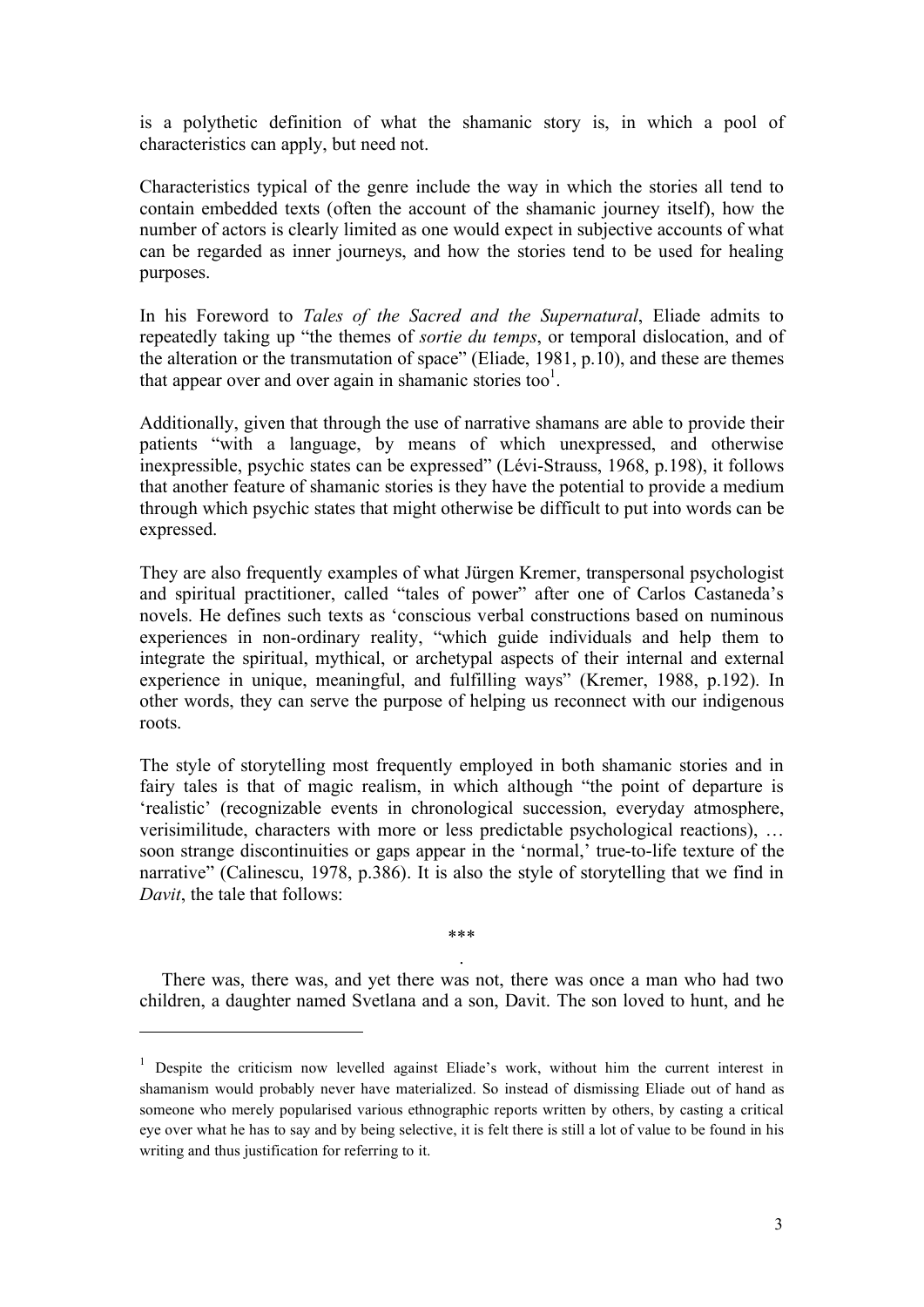started every morning at dawn and hunted the whole day through until the sunset. But one morning, when the usual time came for him to go out, he could not rise, and he lay as dead. All day he was that way. Only when the sun went down in the evening did life return to him. From then on, that was his Fate.

His father called doctors and wise men and magicians and old women. Nothing helped. When all else failed, his sister, Svetlana, decided to go and ask the sun, himself, what would cure her brother.

On her feet, she put a pair of shoes made of stone, "Until these wear out," she swore, "I will not give up my journey to the sun."

She walked and walked. Who knows how far she walked.

She came, one evening, in the first year of her travels, to a little village.

"Have you a room for me?" she asked an old lady standing in the doorway of the first house she passed.

"All guests come from God," the woman answered. "Enter and be welcome."

But, that night, Svetlana could not sleep for she heard a woman screaming. She called the old lady and asked her the reason.

"It is my son's wife," she answered. "For three months, she has been in labour but her child will not be born."

Svetlana thought a minute. Then she told the story of her journey. "And," she concluded, "if I find the sun, I will ask him what will help your daughter-in-law."

"Do," urged the old lady, and, next day, she prepared a bag of food for Svetlana to carry on her way.

She walked and walked. I cannot tell you how far she walked.

One day, as she passed through a barren field, she saw a thin sheep staring with hungry eyes at the fresh grass in the meadow beyond. Yet, all that kept him from it was a thicket hedge.

"Why do you not go over and eat grass, sheep?" Svetlana asked him. (I must tell you that this all happened in the days when men and animals still lived like friends and could speak, one to the other, in the same language.)

The sheep only answered, "Where are you going?"

"I am trying to find my way to the sun." She told again the story of her brother.

When the sheep heard this, he said, "Perhaps the sun could help me, too. For three years, I have stood here hungry, and I dare not go into the next field lest the thicket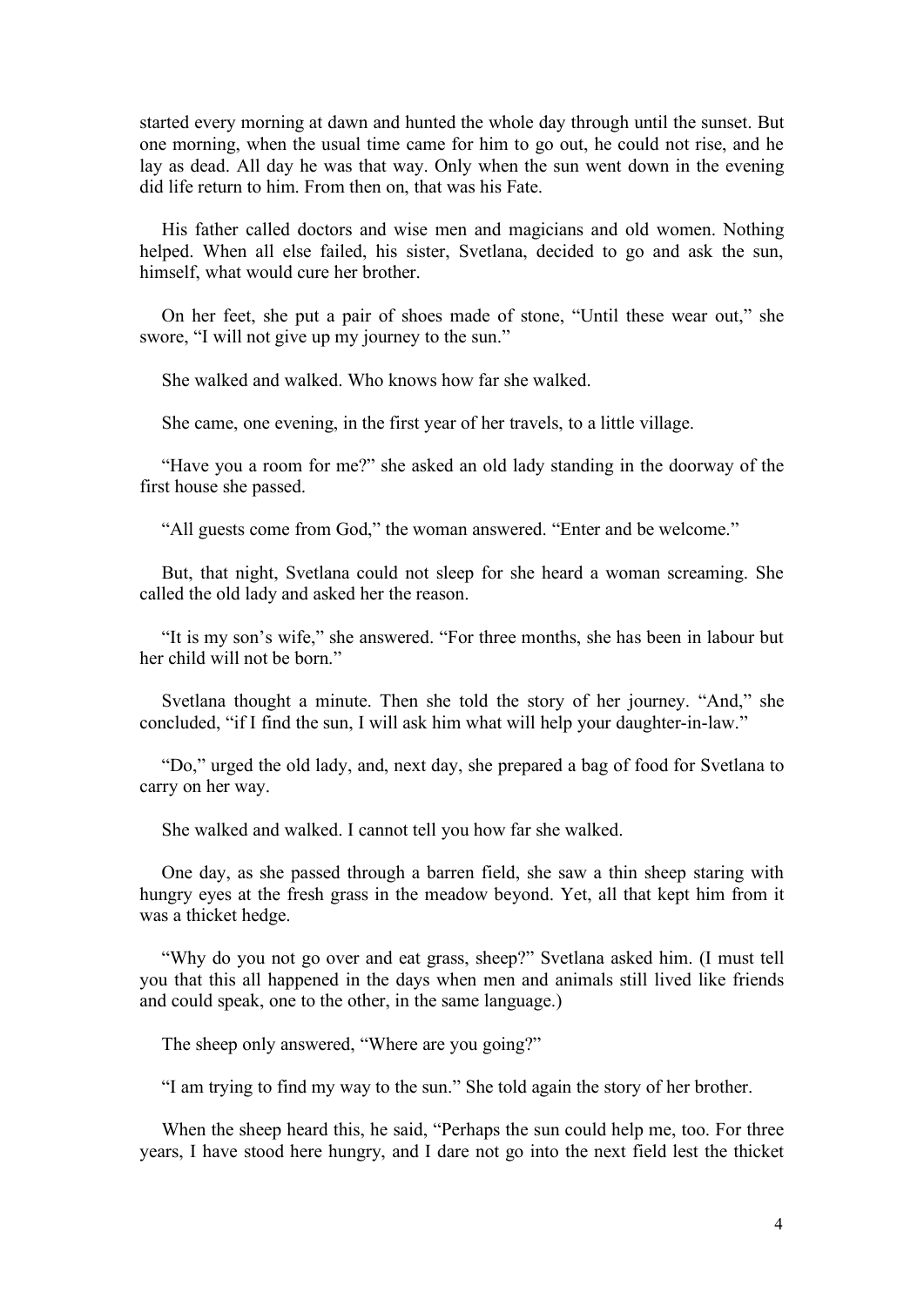hedge catch my wool and hold me fast." "If I see the sun," Svetlana promised, "I shall surely ask him to help you, too."

She walked and walked. Only God can tell you how far she walked.

At last, in a clearing in the middle of a forest, she came to a stag whose antlers grew so tall they were lost in the sky.

"Where are you going, my dear?" the stag inquired.

Once more Svetlana told her story.

"Please," said the stag, "I dare not go into the forest for my horns are so long they catch in everything. When you reach the sun, ask him what I should do."

"Gladly," Svetlana answered. "But one thing worries me. I am beginning to wonder how I shall ever find the sun."

"Climb up my antlers," offered the stag. "I have no idea how far they go, but, at the rate they have been growing, I think they must reach beyond everything. I will wait here and, when you are ready, you may come down the same way."

She went up and up and up, past the treetops, past the flying birds, past the clouds, past the moon who looked at her coldly, past the stars and, at last, she reached the floor of heaven. There, she found a neat, small house and, sitting on the doorstep, was a little old woman with grey hair.

"My goodness," the old lady said. "You frightened me. You are the first person from the earth who has ever found his way up here. What brought you?"

"I want to see the sun," Svetlana answered, and she told her why.

"I am the sun's mother. I will try my best to help you. Stay here tonight, but I must change you into a broom. The sun does not like human being around."

At dusk, she changed her over and stood her in the corner with the dustpan to keep her company.

As soon as the sun came in the door, he sniffed the air. "Some human being has been here."

"No, my child," his mother told him. "Perhaps the wind is blowing from the earth today. Sit down and eat your supper."

She had cooked everything he liked and, as he ate, she talked to him.

"You know, my life is sometimes very dull here. I am alone from dark to dark. Of course, for you it's quite a different thing. You have a chance to see the world. Tell me of your experiences. Tell me of the human beings you shine upon."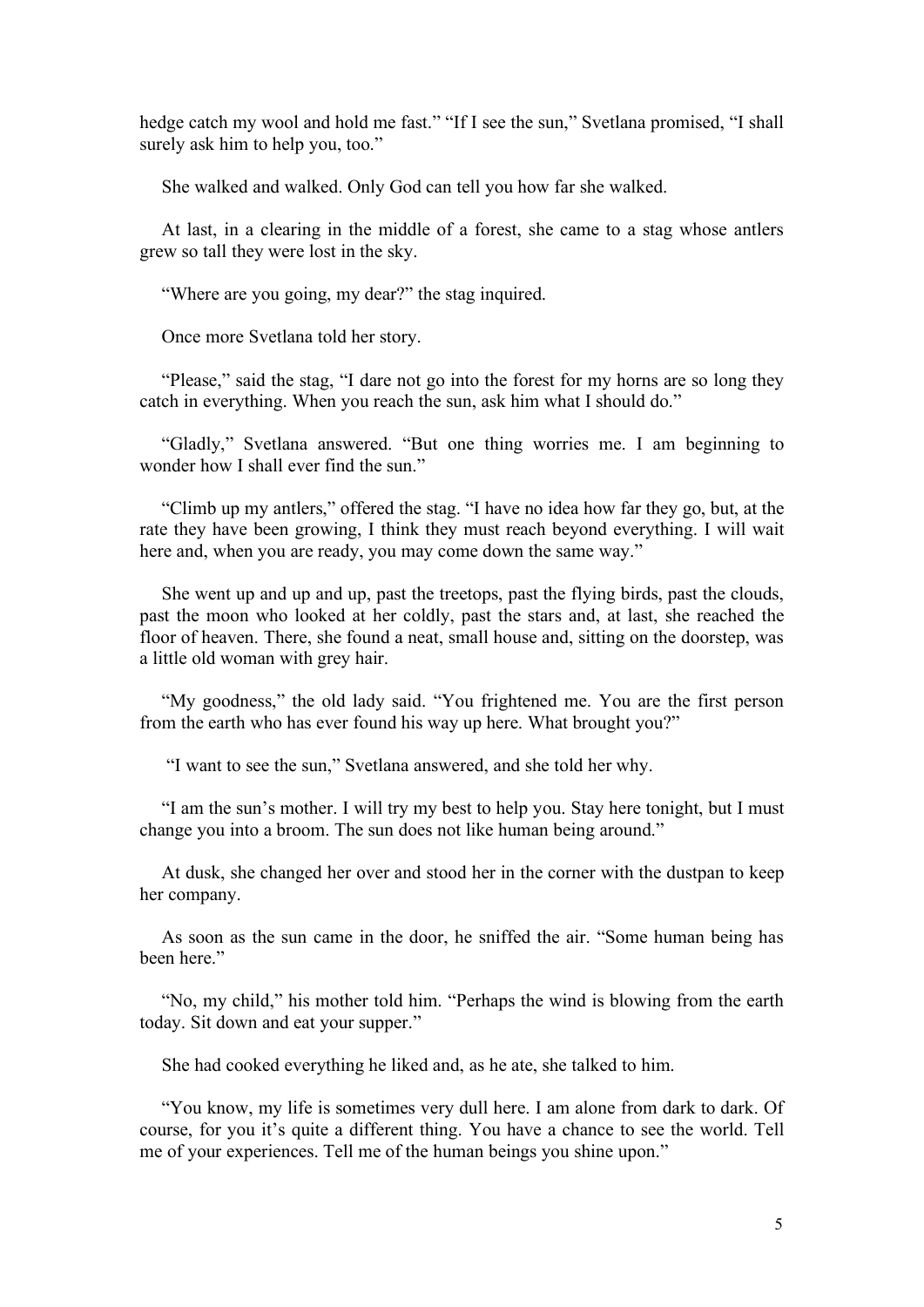"Human beings," the sun said, with his mouth full of carrots. "Why do you want to hear about them? They never do anything but make me trouble so I have to get rid of them"

"What do you mean?"

"Well, not long ago a nice hazy day came–a good chance for me to throw my rays at my sweetheart, the moon. But a young man kept shooting his gun at me until, to get some peace, I had to strike him."

The sun's mother got up, took the broom, brushed a few crumbs away and set the broom down by her chair. "Will the young man never be cured?" she asked.

"Yes," the sun said, "if he stays for seventeen days in a curtained room where I can find no chink to crawl through."

"Think of that!" cried his mother in astonishment. "Lamp, broom, and walls! Do you hear how clever my son is? Tell me some more, my dear. I suppose you see people in all kinds of trouble you might help?"

"In a window I shine through quite regularly, I see a woman three months in labour<sup>"</sup>

"What would help her?"

"If she moves from the soft mattress where she lies to a bed of hard boards covered with straw, her child will be born."

"Bag, broom and basket! Hear that!" said the old lady. "The world is certainly an interesting place. Tell me more."

"Under a tree where I throw dappled shadows every day, stands a sheep who is afraid to cross the thicket lest the thorns catch his wool and hold him."

"I don't suppose there is any help for him."

"Yes, if he would go straight to the thorn thicket and walk along brushing first his one side and then his other against it. That would pull out all his old wool and he could go through without fear."

"Plate, broom and spoon! Was there ever anybody like my son! I had no idea life down on earth was like that. Does every animal get into some kind of trouble? Oxen? Cows? Deer, too?"

"There is even a stag whose horns have grown so long he cannot go in the forest."

"Then he must die?"

"No, not if he finds a spring and stamps his hoof in the mud until water collects in the print, and then drinks it and shakes his head."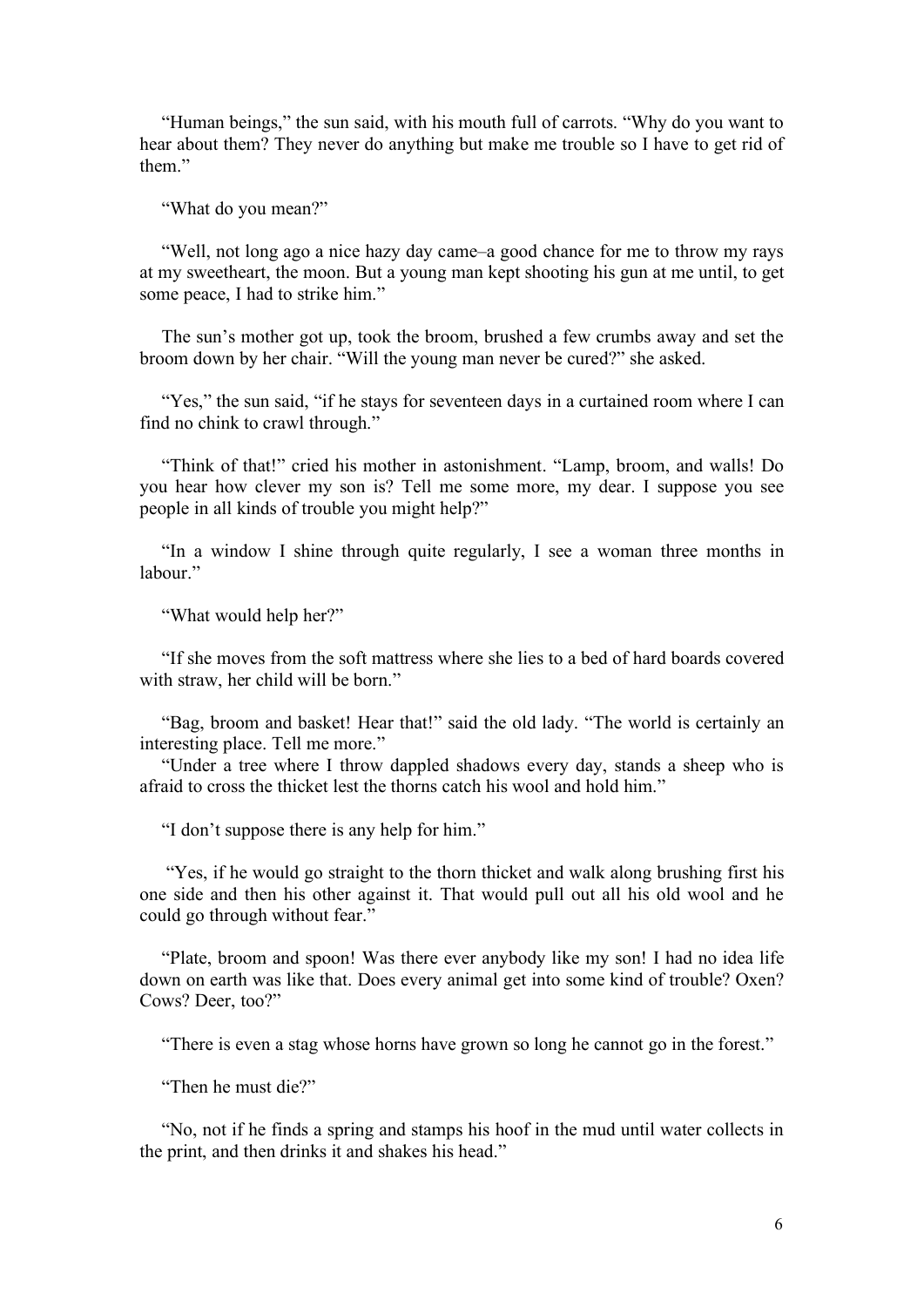"Stove, broom and pot! Listen to my son! There is nobody like him."

"Now, Mother, I must rest, for my day starts early."

He went to bed.

Next morning, as soon as he left for work, his mother changed Svetlana back. "Do you remember everything he said?" she asked.

"Yes, but how can I be sure it will work?"

"Try it on the stag."

Svetlana thanked her, walked to the edge of heaven, stepped out on to the stag's antlers and descended.

"Any news?" the stag said, as soon as she jumped off his back. "Did you find out anything?"

She told him what to do, and by luck there was a spring near by. He stamped his front paw. Water collected. He put his soft nose in and drank, shook his head and, with a great crack, his antlers snapped off.

He ran round and round the clearing; he rolled on the grass; he rubbed his sides against the tree bark, and then he came back.

"I don't know how to thank you." He licked her cheek with his rough, red tongue. "Would you care to have my antlers to hang in your house? Human beings seem to be proud of doing that."

But Svetlana refused and went on. In the same way, she saved the sheep and the woman in labour, and came home to her brother.

There she darkened the room and, in great anxiety, waited through sixteen days. On the seventeenth, her brother rose in the morning, a whole man again.

Only then did she take off her stone shoes. The toe of one was almost chipped away; the sole of the other was polished so thin that light shone through it.

In this world, next to a good mother, what can a man have better than a good sister?

\*\*\*

It is known that in pre-Chrstian times the Earth, the Sun and the Moon were worshipped by Georgians and all three appear in the Georgian tale "Black-Teimuraz, Sun-Teimuraz, Moon-Teimuraz". According to Dr Meri Khukhunaishvili-Tsiklauri, at the Shota Rustaveli Institute of Georgian Literature, the process of demythologization turned these deities into fairy tale heroes, thus affirming the genetic relationship between a myth and a folk tale (from the website detailing research carried out at the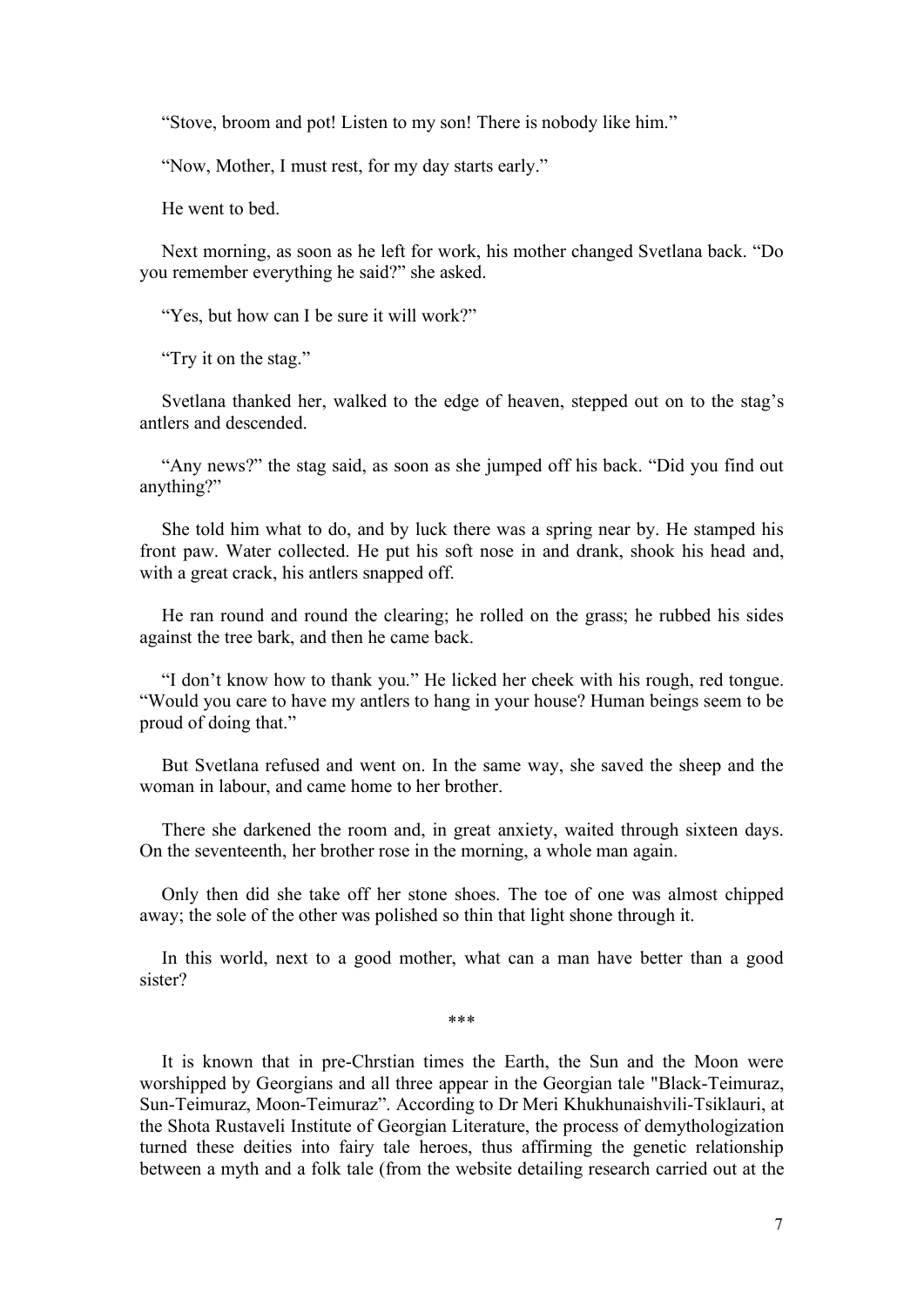Shota Rustaveli Institute of Georgian Literature in Tbilisi in Georgia: www.social.iatp.org.ge/axal/philosophye.htm [accessed 5/10/2005]). However, though this might well be the case in the tale she refers to, it does not mean such a connection between a myth and a folktale can always be traced. The reason for referring to her research here is that from it we can assume it is highly likely the tale of Davit dates back to pre-Christian times too.

As in the case of *The Book of Jonah* (see Berman, 2006), what we find in this story is the distinction between the shaman (or prophet) and the hero, the way the shaman (or character representing the shaman) acts as an intermediary. For in this tale Svetlana, who represents her brother, the pregnant woman, the sheep and the stag, intercedes with the Sun (albeit indirectly through the Sun's mother) on their behalf.

The first point to note about the story is the way it starts. In place of *Once upon a time*, the Georgian convention is employed–There was, there was, and yet there was not. And it is also interesting to note it was only "when all else failed" that Svetlana decided to undertake what can be regarded as her shamanic journey, suggesting this version of the story dates from post pagan times when such techniques were already no longer considered to be quite appropriate.

The "pair of shoes made of stone" take the place of the costume the shaman would traditionally wear and the fact she undertakes a 'journey to the sun' indicates that it is to be an Upper World Journey. The saying "All guests come from God" is not only indicative of the influence that Christianity has had on the tale but also epitomizes the legendary hospitality of the Georgian people.

The repeated emphasis on the distance Svetlana walks is not accidental but helps to convey to us how removed the setting of the tale is from this reality, to bring about the severance from the everyday world that it is necessary before Sacred Space, in this case the Upper World, can be entered.

Three encounters take place during the course of the journey–with the old lady concerned about her son's wife, the sheep unable to get to the fresh grass, and the stag who had problems with his antlers. And from this we see Svetlana is not only journeying for herself but also for the community she serves. In her role as an intermediary, "the shaman can be seen to be responsible for maintaining the balance of the community and for creating the harmony from which life springs" (Halifax, 1991, p.15).

The narrator tells us that "this all happened in the days when men and animals still lived like friends and could speak, one to the other, in the same language", in other words in the days of shamans. Shape-shifting can be viewed as the imitation of the actions and voices of animals, though the shaman himself would certainly not describe what he does in such terms. During his apprenticeship, the future shaman has to learn the secret language required to communicate with the animal spirits and how to take possession of them, and this is often the "animal language" itself or a form of language derived from animal cries. It is regarded as equivalent to knowing the secrets of nature and hence evidence of the ability to be able to prophesy. And by sharing in the animal mode of being, the shaman can be seen to be re-establishing the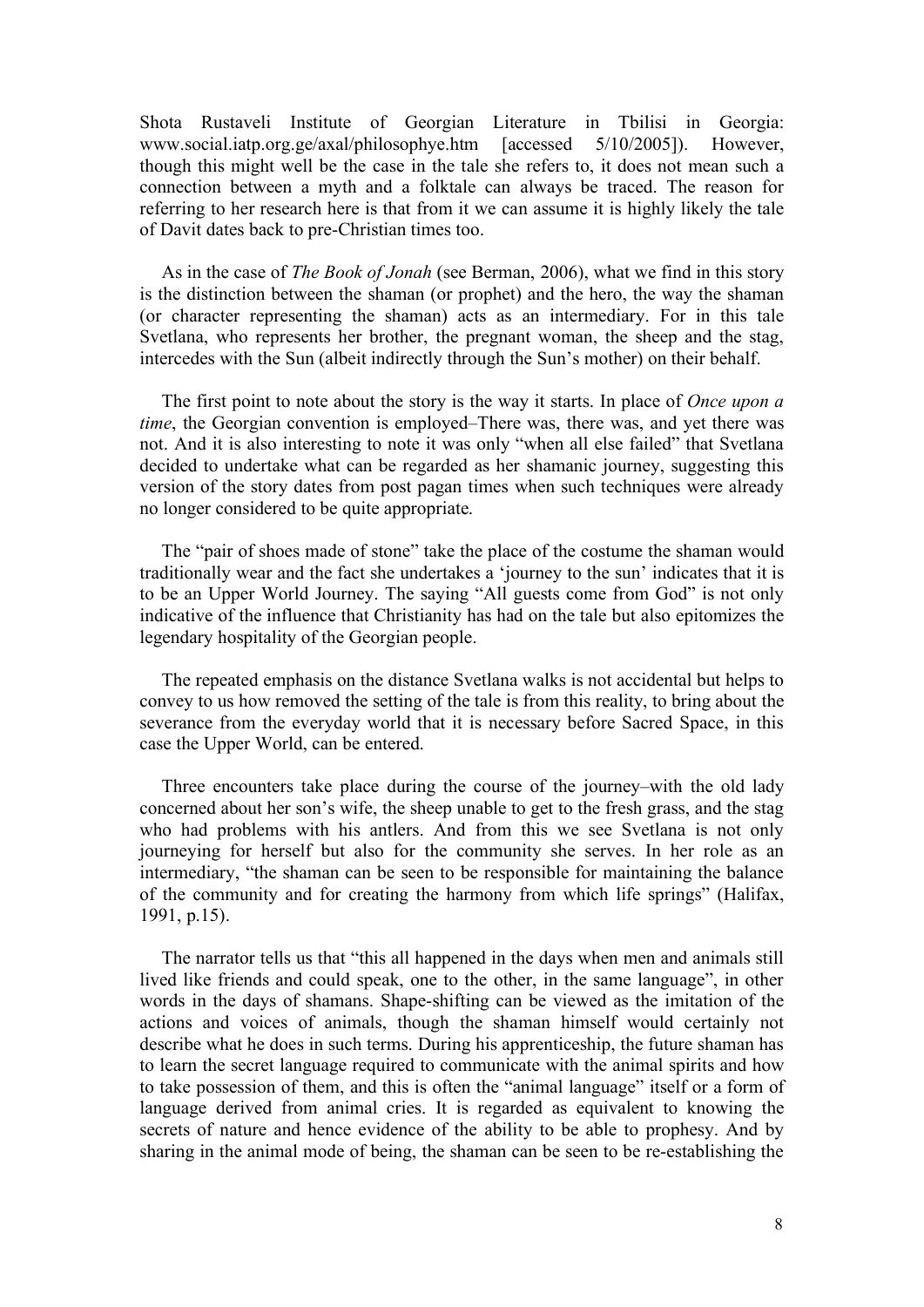situation that existed in mythical times, when man and animal were one (see Eliade, 1989, pp.96-98).

The antlers of the stag provide the means for Svetlana to access the Upper World in place of the tree or the mountain that is often used for this purpose. They bring to mind the woodcut of the Tungus (Evenk) shaman from Nicolas Witsen's *Noord en Oost Tartaryen* (1692) that is reproduced in Alby Stone's book. The shaman in the picture is portrayed as wearing a headdress with antlers attached to it. And such headdresses have also been found at the Mesolithic site of Star Carr in Yorkshire (see Aldhouse-Green, 2005, fig.1 for an illustration).

Other examples include the depiction of the stag-man that can be found in the Camonica Valley in northern Italy, an antlered "matchstick man" incised on a panel at Pian Cogno, and a dancer from Paspardo in the same region. Similar beings also appear on the late Iron Age silver cauldron from Grundestrup in Denmark and on a silver coin from the British Midlands, dated to about AD 10 (see Aldhouse-Green, 2005, pp.128-129, & 200). As to whether the depictions of antlered people represent ritualists wearing antler headdresses, the stages of the shaman's journey to becoming an animal during deepening trance-experience, characters in a non-shamanic mythology, or possibly just people in hunting disguises, we have no way of knowing for sure. And even the Aldhouse-Greens themselves "doubt that it is possible to argue backwards with confidence, from our understanding of the modern brain to infer the context of the earliest art and the nature of the belief systems of the earliest modern humans" (Aldhouse-Green, 2005, p.23). Nevertheless, all the evidence would seem to suggest a strong likelihood of some kind of shamanic connection cannot be ruled out.

A journey to the Upper World involves passing through different layers and these are indicated in the text: "She went up and up and up, past the treetops, past the flying birds, past the clouds, past the moon who looked at her coldly, past the stars and, at last, she reached the floor of heaven."

As for what takes place in the house of the sun, It is at this point in the tale that shape-shifting takes place, with the sun's mother changing Svetlana into a broom. Though shape-shifting is a feature found in many fairy tales, the fact the change here is into an inanimate rather than an animate makes this tale somewhat unusual. However, if we take a view of reality in which everything is understood to be inhabited by a spirit similar to all other spirits, there is no problem in believing that man can change into an animal, or an inanimate object, or the other way around for that matter (see Bettelheim, 1991, pp.46-47). What we find in the Upper World is that in many ways it mirrors our own–the way the mothers cooks her sons all his favourite dishes, for example–which makes it more accessible to us.

The return from being in Sacred Space involves reincorporation and this is provided by the Stag asking Svetlana if she would care to have his antlers to hang in her house, which serves the purpose of bringing the reader very much back down to earth as does the final question–"In this world, next to a good mother, what can a man have better than a good sister?"

The final point to note about this tale is the way in which the writer clearly wants us to be left with the impression that what took place was more than just a dream.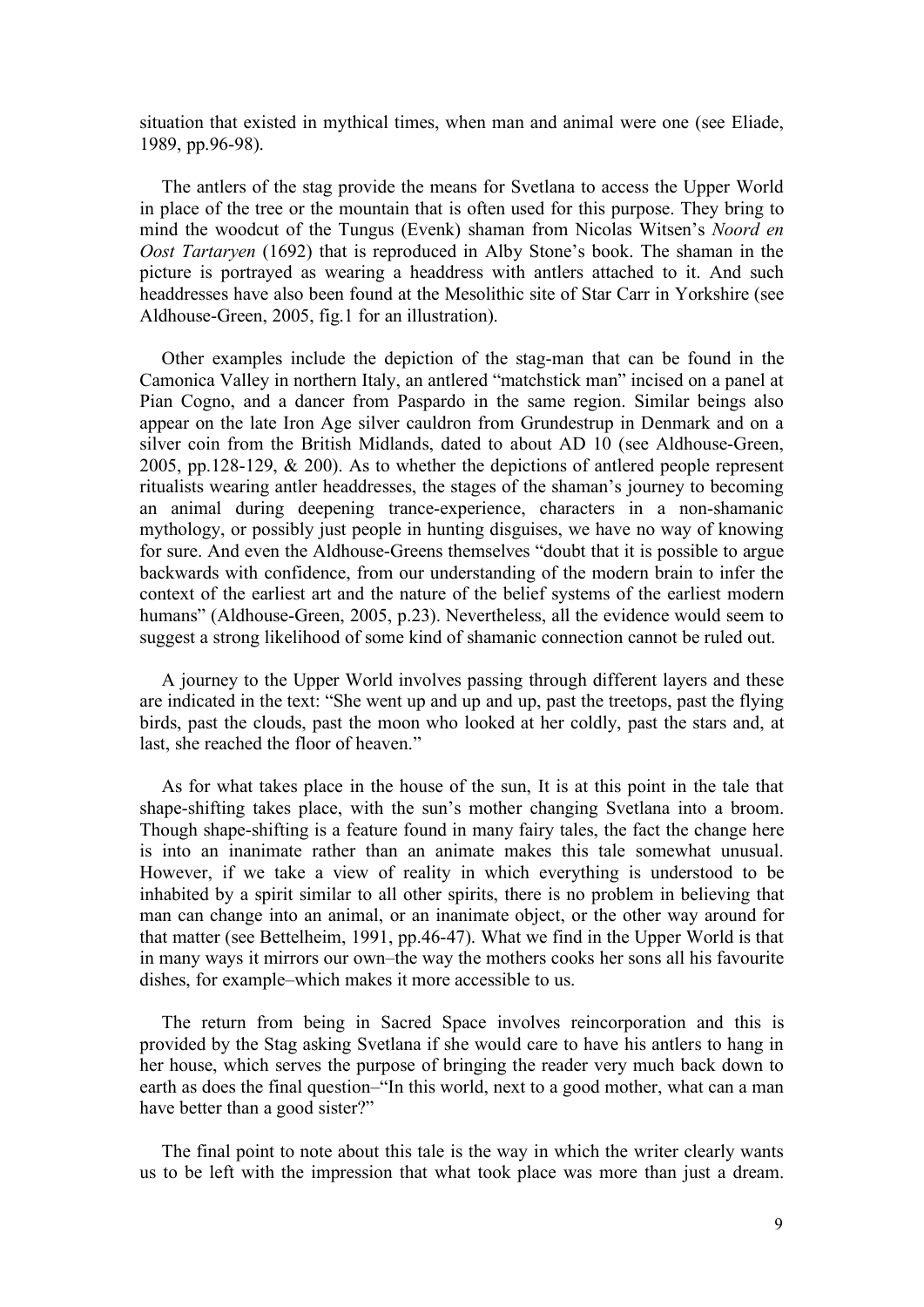Evidence to support this can be found in the description that the toe of one of the stone shoes "was almost chipped away" and "the sole of the other was polished so thin that light shone through it." A shamanic journey is more than just an imaginary event as anyone who has undertaken one can attest to.

To conclude, let us now summarise why this story can be described as shamanic:

Svetlana acts as an intermediary, a traditional role played by the shaman. The "pair of shoes made of stone" take the place of the costume the shaman would traditionally wear and the fact she undertakes a 'journey to the sun' indicates that it is to be an Upper World Journey. A journey to the Upper World involves passing through different layers and these are indicated in the text: "She went up and up and up, past the treetops, past the flying birds, past the clouds, past the moon who looked at her coldly, past the stars and, at last, she reached the floor of heaven."

As for the purpose of the journey, it is undertaken by Svetlana on behalf of the community she serves, and everything takes place "in the days when men and animals still lived like friends and could speak, one to the other, in the same language", in other words in the days of shamans. The antlers of the stag provide the means for Svetlana to access the Upper World, in place of the tree or the mountain that is often used for this purpose, and when the sun's mother changes Svetlana into a broom, it is at this point that shape-shifting can be said to take place.

All this indicates that what we have here is essentially a shamanic story rather than what at first sight might appear to be just a simple fairy tale, and the same can be shown to be the case with many other tales from both Georgia and elsewhere– neighbouring Armenia for example (see Berman, 2007 and 2008 for further examples of shamanic stories from different times and cultures).

## **Bibliography**

Aldhouse-Green, M. & Aldhouse-Green, S. (2005) *The Quest for the Shaman: Shapeshifters, Sorcerers, and Spirit-Healers of Ancient Europe*, London: Thames & Hudson.

Berman, M. (2006) 'The Nature of Shamanism and the Shamanic Journey', unpublished M.Phil Thesis, University of Wales, Lampeter.

Berman, M. (2007) *The Nature of Shamanism and the Shamanic Story*, Newcastle: Cambridge Scholars Publishing.

Berman, M. (2008) *Soul Loss and the Shamanic Story*, Newcastle: Cambridge Scholars Publishing.

Berman, M. (2008) *Divination and the Shamanic Story*, Newcastle: Cambridge Scholars Publishing.

Bettelheim, B. (1991) *The Uses of Enchantment*, London: Penguin Books.

Calinescu, M. (1978) 'The Disguises of Miracle: Notes on Mircea Eliade's Fiction.'

In Bryan Rennie (ed.) (2006) *Mircea Eliade: A Critical Reader*, London: Equinox Publishing Ltd.

Calinescu, M. (1982) 'The Function of the Unreal: Reflections on Mircea Eliade's Short Fiction.' In Norman J. Girardot and Max Linscott

Ricketts (eds.) *Imagination and Meaning: The Scholarly and Literary Worlds of Mircea Eliade*, New York: The Seabury Press.